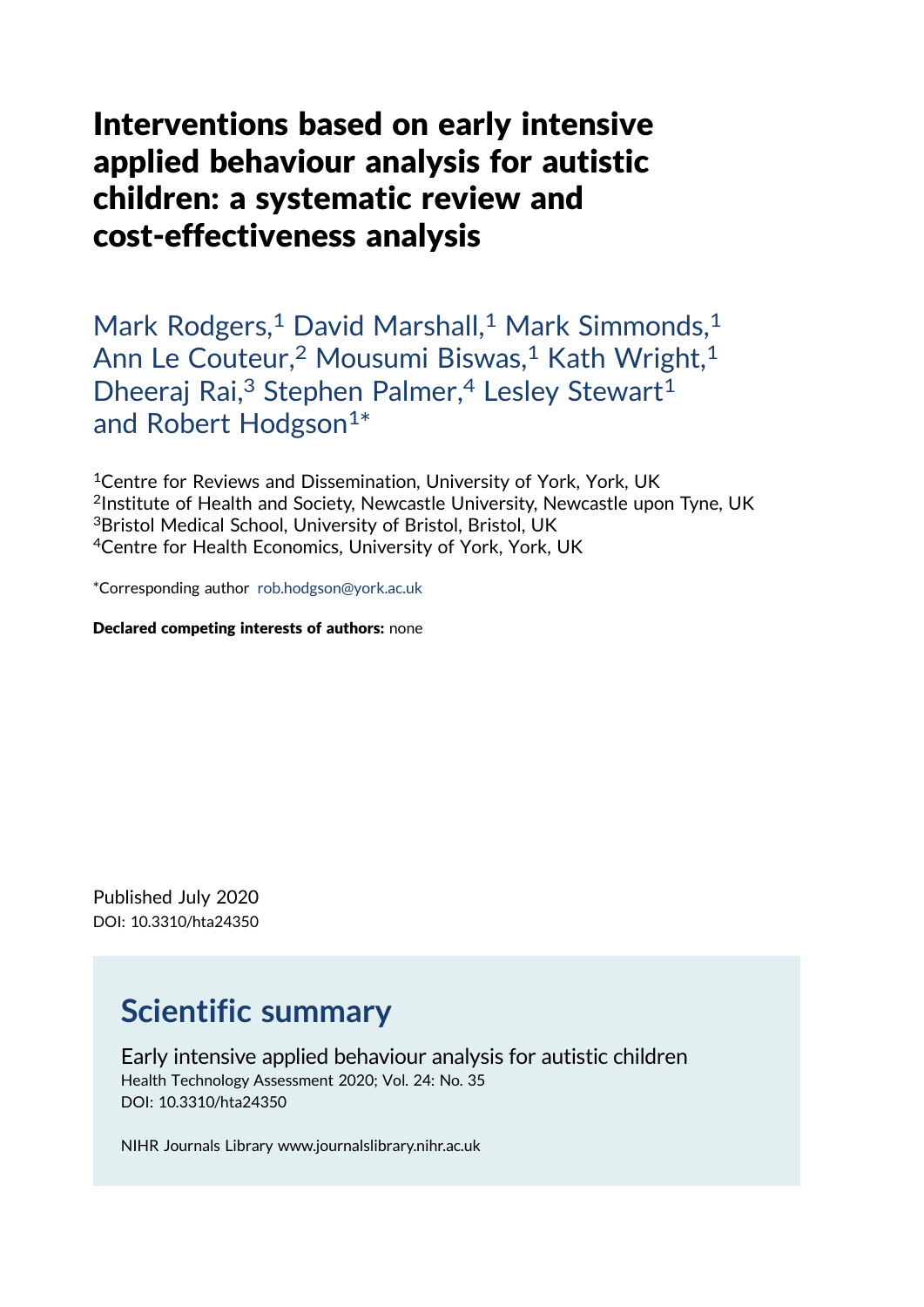# Scientific summary

## **Background**

Autism spectrum disorder (henceforth referred to as 'autism') is a lifelong neurodevelopmental condition characterised by impaired reciprocal social communication and a pattern of restricted, often repetitive, behaviours, interests and activities. As it is a spectrum condition, individual presentation is usually a combination of difficulties and strengths, which vary considerably. Those who are diagnosed in early childhood are typically those with more severe symptoms and appear more likely to have an intellectual impairment.

The prevalence of diagnosed autism in the UK is around 1% of the population and is higher (2%) in men than in women (0.3%). The relatively high prevalence of autism and the reduced ability of individuals to achieve their individual potential means that autism has significant economic and social impacts for individuals, their families and wider society. The estimated cost to the UK of supporting people with autism and related conditions has been estimated to be as high as £34B per year.

Early intensive applied behaviour analysis-based interventions, first described by Lovaas (Lovaas OI. Behavioral treatment and normal educational and intellectual functioning in young autistic children. J Consult Clin Psychol 1987;55:3–9), are a well-established, early intervention for autistic children. These principles promote a range of techniques (such as the breaking down of skills into their basic components) that emphasise discrimination, learning and positive reinforcement. This intensive approach is often delivered on a one-to-one basis for 20–50 hours per week.

### **Objectives**

The aim of this study was to evaluate the clinical effectiveness and cost-effectiveness of early intensive applied behaviour analysis-based interventions for preschool autistic children based on current evidence.

The key objectives were to:

- evaluate the effects of early intensive applied behaviour analysis-based interventions in young autistic children by conducting a systematic review and individual participant data meta-analyses of data from all available comparative studies
- investigate potential study- and patient-level modifiers of treatment effect
- evaluate the cost-effectiveness of early intensive applied behaviour analysis-based interventions in young autistic children by developing a new economic model
- identify key uncertainties in the evidence base and highlight important areas for future research.

## **Methods**

#### Individual participant data review and meta-analysis

A systematic review and individual participant data meta-analysis was conducted based on a prospectively agreed protocol and following recommended systematic review methods.

Relevant databases, including MEDLINE, EMBASE and Cochrane Central Register of Controlled Trials, were searched to identify relevant studies.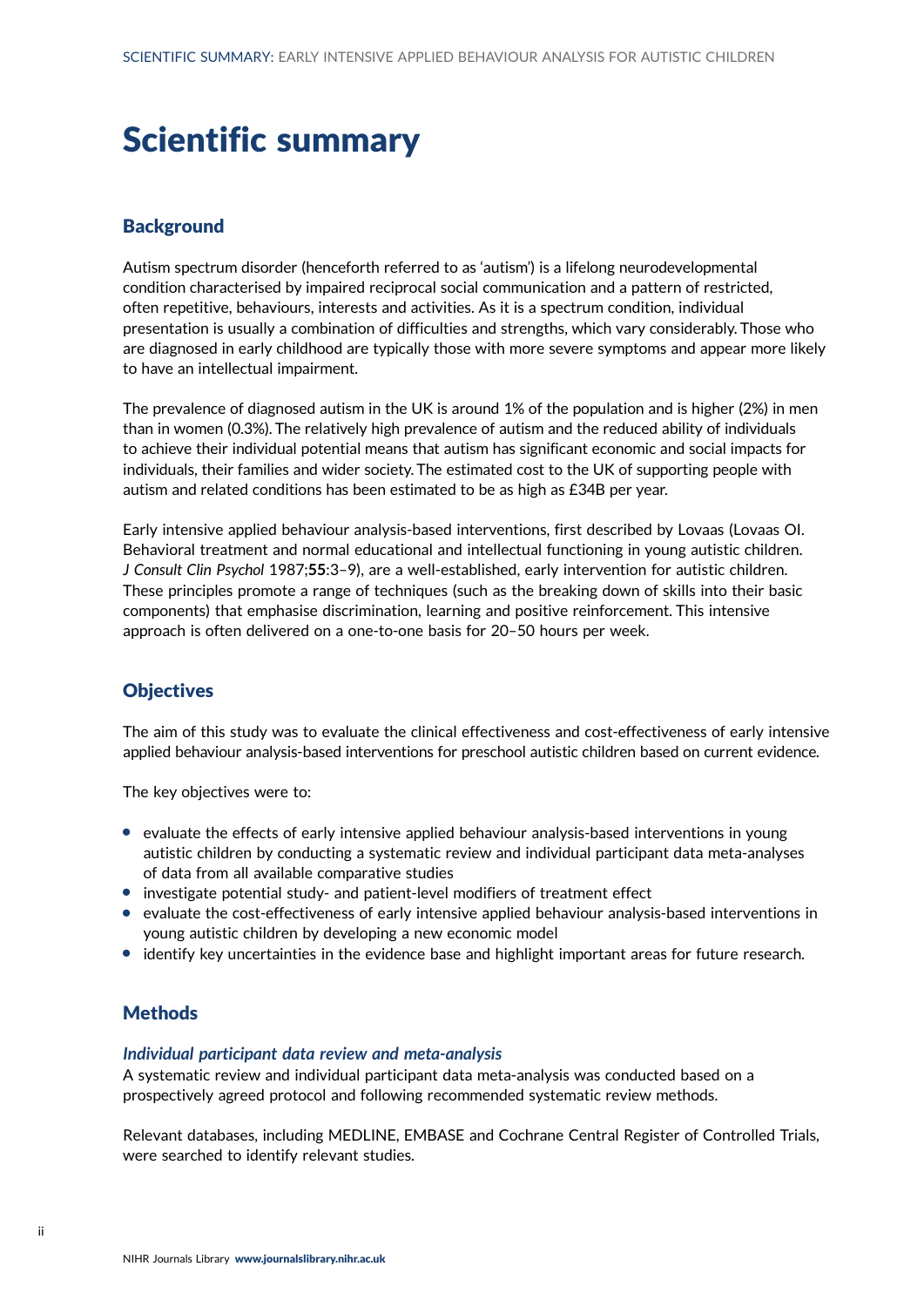Studies were included in the review if they recruited autistic children and compared early intensive (> 15 hours) applied behaviour analysis-based therapy with any other therapy. Studies of interventions delivered to parents rather than children were excluded. Non-comparative single-arm studies were also excluded.

Individual participant data were sought from all identified studies and, when received, were recoded to a common data dictionary. The individual participant data were then reanalysed in accordance with a prespecified analysis plan, using one- and two-stage meta-analytic models. A supplemental meta-analysis was also conducted to include studies that did not provide individual participant data.

Risk of bias in randomised controlled trials was assessed using the Cochrane Risk of Bias 2.0 tool and non-randomised controlled study designs were critically appraised using the Risk Of Bias In Non-randomised Studies – of Interventions (ROBINS-I) tool.

#### Economic evaluation

A new model was developed to evaluate the cost-effectiveness of early intensive applied behaviour analysis-based therapy in a UK context. Given that implementation of an effective early intensive intervention for young autistic children would likely impact across multiple sectors, the model considered several perspectives relevant for the UK. These included a health-care and social services perspective and a broader public sector perspective, which included costs falling on the education sector. The economic model used a 15.5-year time horizon, representing the period from diagnosis in early childhood to adulthood. Scenario analysis also explored a lifetime time horizon. Costs and health outcomes were discounted at a rate of 3.5% per annum. Costs were valued at 2016/17 prices.

The economic model drew on the individual participant data meta-analysis results to estimate the treatment effect associated with early intensive applied behaviour analysis-based therapy. The limited availability of appropriate effectiveness data, however, meant that this analysis was primarily exploratory, with a view to identifying key drivers of cost-effectiveness. The model structure was designed around the two most commonly recorded measures (cognitive ability and adaptive behaviour), and adopted a cohort approach to capture changes in these measures linking them to health-related quality of life and costs. Owing to the uncertainty in the long-term effects of early intensive applied behaviour analysisbased interventions, two scenarios were explored in the main analysis: an optimistic scenario, in which the observed benefits of early intensive applied behaviour analysis-based interventions were assumed to persist; and a pessimistic scenario, in which the proposed benefits dissipated over time.

#### **Results**

#### Systematic review and individual participant data meta-analysis

The review identified 20 studies comparing early intensive applied behaviour analysis-based interventions with alternative interventions (mostly 'eclectic' treatment or treatment as usual) and obtained  $82\%$  (n/N = 654/800) of individual participant data from published studies.

All included studies were at risk of bias on at least one domain in the Cochrane Risk of Bias or Risk Of Bias In Non-randomised Studies – of Interventions tools. Few studies were randomised. Most allocated interventions were based on parental preference. Outcome assessors were often not independent of treatment. In some studies, outcome data were missing or available for only one treatment group.

The meta-analyses of Vineland Adaptive Behaviour Scale composite score showed no clear evidence of a benefit of early intensive applied behaviour analysis-based intervention after 1 year (mean difference 2.93, 95% confidence interval -1.90 to 7.76,  $I^2 = 80\%$ ), but a seven-point difference in favour of the<br>applied behaviour applysis based intervention (balf of a standard deviation) after 2 years with loss applied behaviour analysis-based intervention (half of a standard deviation) after 2 years, with less heterogeneity (mean difference 7.00, 95% confidence interval 1.95 to 12.06;  $l^2 = 34$ %). Studies varied

© Queen's Printer and Controller of HMSO 2020. This work was produced by Rodgers et al. under the terms of a commissioning contract issued by the Secretary of State for Health and Social Care. This issue may be freely reproduced for the purposes of private research and study and extracts (or indeed, the full report) may be included in professional journals provided that suitable acknowledgement is made and the reproduction is not associated with any form of advertising. Applications for commercial reproduction should be addressed to: NIHR Journals Library, National Institute for Health Research, Evaluation, Trials and Studies Coordinating Centre, Alpha House<br>University of Southampton Science Park, Southampton SO16 7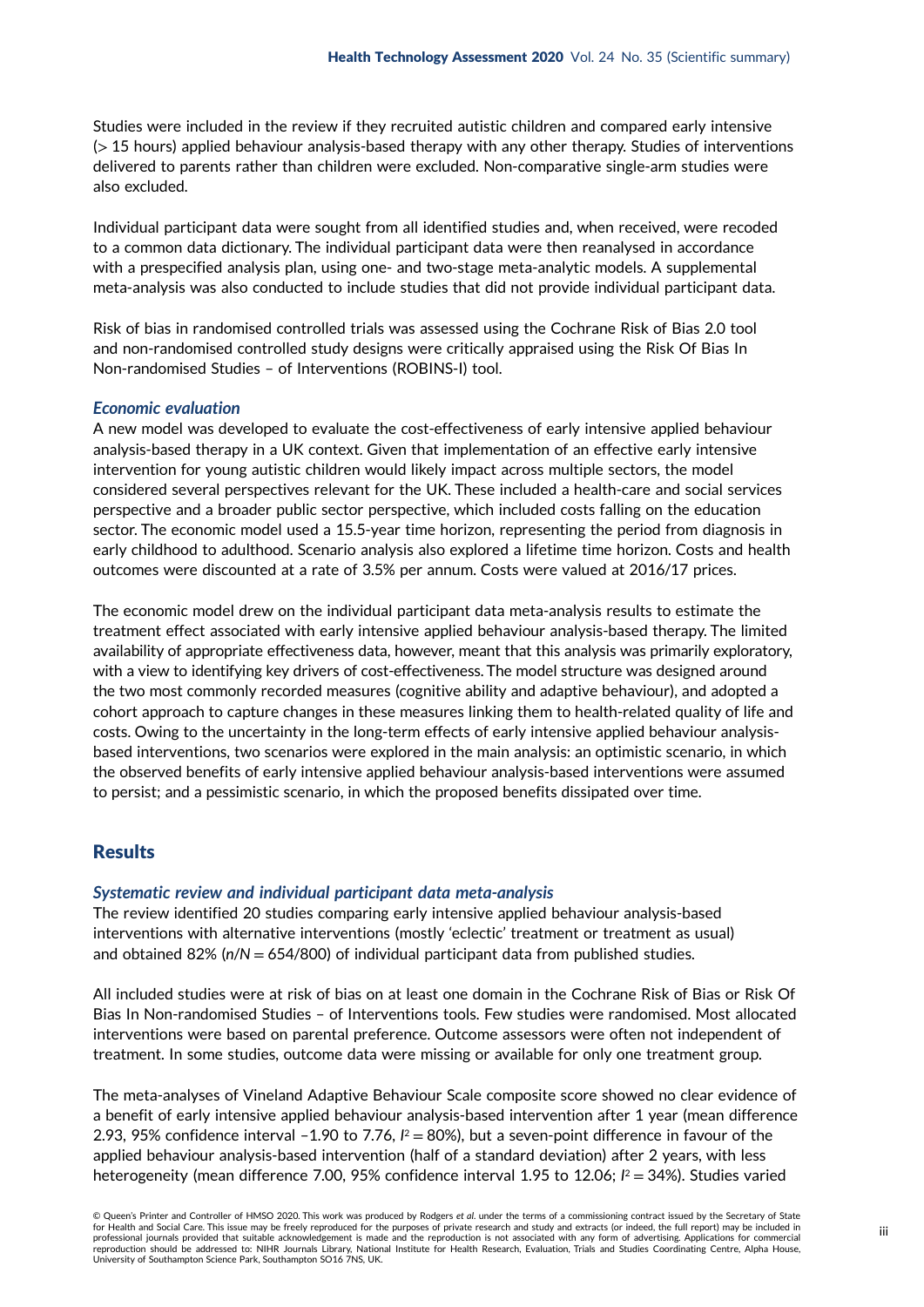substantially in their estimated mean differences, from 32 points in favour of early intensive applied behaviour analysis, to five points in favour of alternative interventions. In analyses of cognitive ability (intelligence quotient), results also favoured early intensive applied behaviour analysis-based interventions by around 10 points after 1 year (mean difference 9.16, 95% confidence interval 4.38 to 13.93;  $l^2 = 0$ ) and 2 years (mean difference 14.13, 95% confidence interval 9.16 to 19.10;  $l^2 = 15$ %).<br>Evidence for other outcome measures, such as language development, was limited and meta-analys Evidence for other outcome measures, such as language development, was limited and meta-analyses were generally inconclusive. There was no evidence that the effect of these interventions varied with key characteristics of the children (such as baseline intelligence quotient), but data were limited.

Autism symptom severity was not measured in most studies and the results were too limited to be conclusive, with no clear evidence that early intensive applied behaviour analysis-based interventions had any effect. There were limited data on language (comprehension and/or expression) and challenging behaviours, with no statistically significant effects found. Adverse effects were rarely recorded in the individual participant data. Two included studies (by one group of authors) recalled that no adverse effects were observed, but adverse effects were not routinely collected in any of the included studies.

There was no evidence that any child- or study-level covariate moderated the treatment effect; however, there were very limited data on covariates, so only a subset of the planned analyses could be implemented.

#### Economic evaluation

Adopting a public sector perspective and making pessimistic assumptions about the long-term effectiveness, early intensive applied behaviour analysis-based interventions are associated with £58,940 in additional costs and generate 0.24 additional quality-adjusted life-years. The resulting incremental cost-effectiveness ratio was £189,122 per quality-adjusted life-year. When optimistic assumptions are made about the long-term effectiveness, scenario early intensive applied behaviour analysis-based interventions are associated with £58,496 in additional costs and generate 0.84 additional quality-adjusted life-years, with a resulting incremental cost-effectiveness ratio of £46,768 per quality-adjusted life-year.

Using National Institute for Health and Care Excellence decision rules to benchmark the results of the cost-effectiveness analysis and adopting a £30,000 per quality-adjusted life-year threshold, these results indicate that early intensive applied behaviour analysis-based interventions would need to generate either further benefits or cost savings to be considered cost-effective. In the pessimistic scenario, it would be necessary for early intensive applied behaviour analysis-based interventions to generate either a further 1.29 additional quality-adjusted life-years or produce £38,790 in additional cost savings to be considered cost-effective at a threshold of £30,000 per quality-adjusted life-year. In the optimistic scenario, these values fall to 0.47 additional quality-adjusted life-years or £14,066 in additional cost savings.

The results of the scenario analyses identified a number of drivers of value and showed that early intensive applied behaviour analysis-based interventions were more likely to be cost-effective if either the comparative benefits of therapy continued into adulthood, or it can have a significant impact on the type of school attended, as was observed in a small number of the effectiveness studies. The value generated by early intensive applied behaviour analysis-based interventions are, however, contingent on treatment effects persisting over a long period of time and it is much less likely that early intensive applied behaviour analysis-based interventions represent value for money if comparative benefits are realised only for a short period of time.

## Limitations and uncertainties

A number of important limitations were identified in the studies included in the systematic review and individual participant data meta-analysis.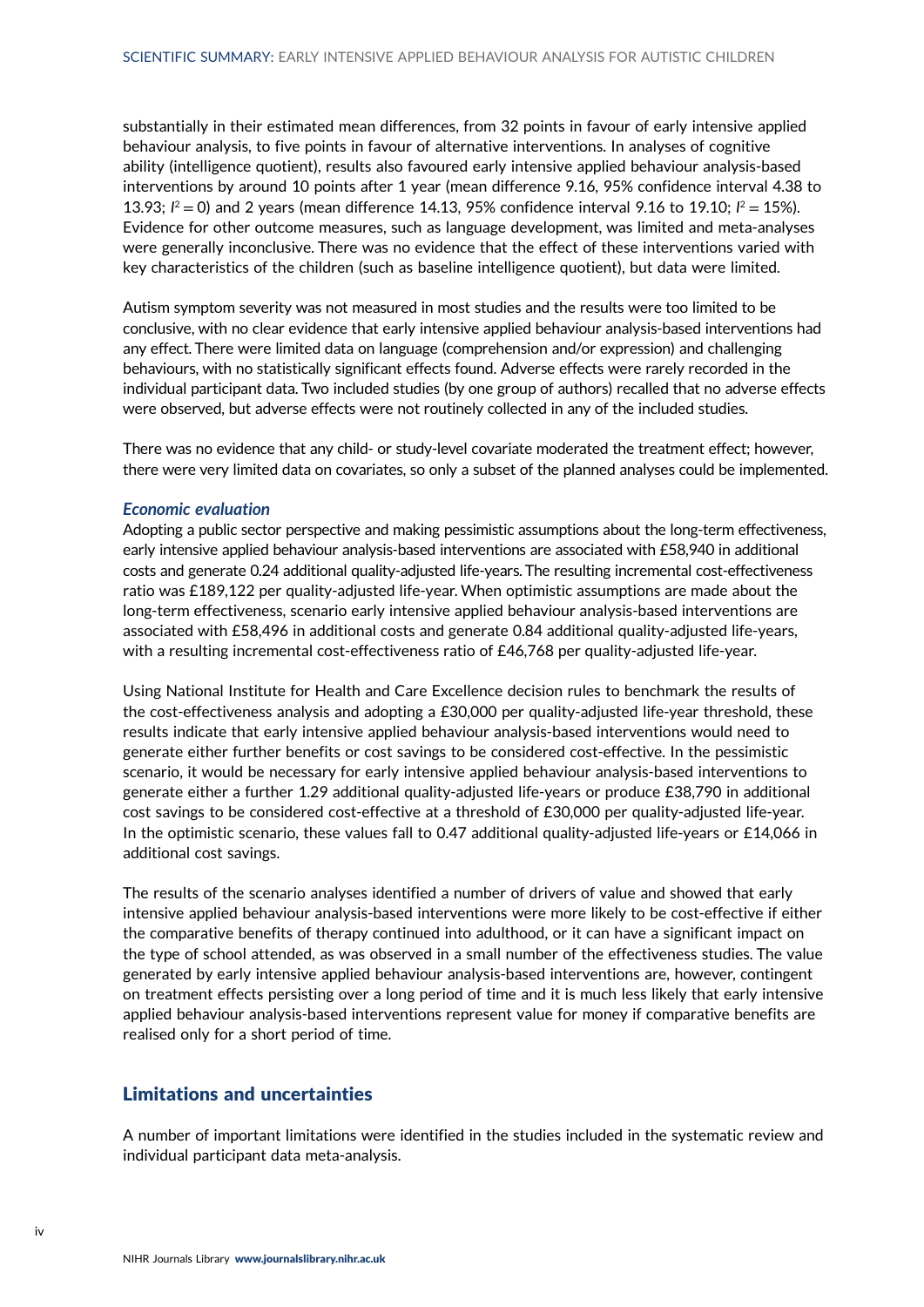All of the included studies were at risk of bias on at least one domain, with the majority of studies at risk of bias on multiple domains. Randomisation was possible (as shown in a minority of studies), but rarely conducted.

The effect of therapy on many key outcome domains, including autism symptom severity, language development, challenging behaviours and education, remains uncertain because of the very limited data available for these outcomes.

The lack of long-term follow-up data in most studies means that, even when data were available (e.g. for adaptive behaviour score), the long-term effect of early intensive applied behaviour analysis-based interventions on these outcomes is uncertain, including the impact in later childhood and into adulthood.

These concerns carry through to the economic modelling and the results of the economic analysis should be interpreted in the context of these limitations. The restrictive focus on cognitive ability and adaptive behaviour scores means that other outcome measures, which plausibly affect both quality of life and costs, could not be included in the economic analysis.

## **Conclusions**

#### Implications for service provision

Although individual participant data meta-analyses have shown small to moderate improvements in child cognitive ability and adaptive behaviour for early intensive applied behaviour analysis-based interventions relative to treatment as usual or eclectic approaches, all of the identified studies were at risk of bias, limiting the strength of conclusions that can be drawn from these results. Furthermore, results from individual studies varied considerably, with some showing no relative benefit of early intensive applied behaviour analysis-based interventions.

The concerns about bias in evidence of effects, together with the other limitations in the available evidence, mean that it is not possible to make strong judgements about the cost-effectiveness of early intensive applied behaviour analysis-based interventions. The restricted outcomes assessed in the research studies required the model to focus on cognitive ability and adaptive behaviour scores. This may mean that the results of the economic analysis do not fully reflect the impact of early intensive applied behaviour analysis-based interventions on outcomes and costs. Taken at face value, however, the results of the main economic analysis indicate that early intensive applied behaviour analysis-based interventions are unlikely to represent value for money, based on thresholds typically adopted by the National Institute for Health and Care Excellence.

The results of the economic analysis also highlighted the importance of assumptions made regarding the long-term effects of early applied behaviour analysis-based interventions, as this was the most significant driver of cost-effectiveness. Crucially, there are few reliable longer-term follow-up data from children who have received these interventions and therefore no clear evidence on whether or not any comparative benefits are retained through childhood and into adulthood.

Further implications of this research are constrained by the lack of high-quality evidence to support the clinical effectiveness and cost-effectiveness of early intensive applied behaviour analysis-based interventions. Service providers, families with young autistic children and those funding the provision of services in collaboration with the autism community need access to better evidence to decide how early intensive applied behaviour analysis-based interventions compare with other early interventions, and what the effective interventions are to achieve good outcomes for young autistic children in the short, medium and longer term.

<sup>©</sup> Queen's Printer and Controller of HMSO 2020. This work was produced by Rodgers et al. under the terms of a commissioning contract issued by the Secretary of State for Health and Social Care. This issue may be freely reproduced for the purposes of private research and study and extracts (or indeed, the full report) may be included in professional journals provided that suitable acknowledgement is made and the reproduction is not associated with any form of advertising. Applications for commercial reproduction should be addressed to: NIHR Journals Library, National Institute for Health Research, Evaluation, Trials and Studies Coordinating Centre, Alpha House<br>University of Southampton Science Park, Southampton SO16 7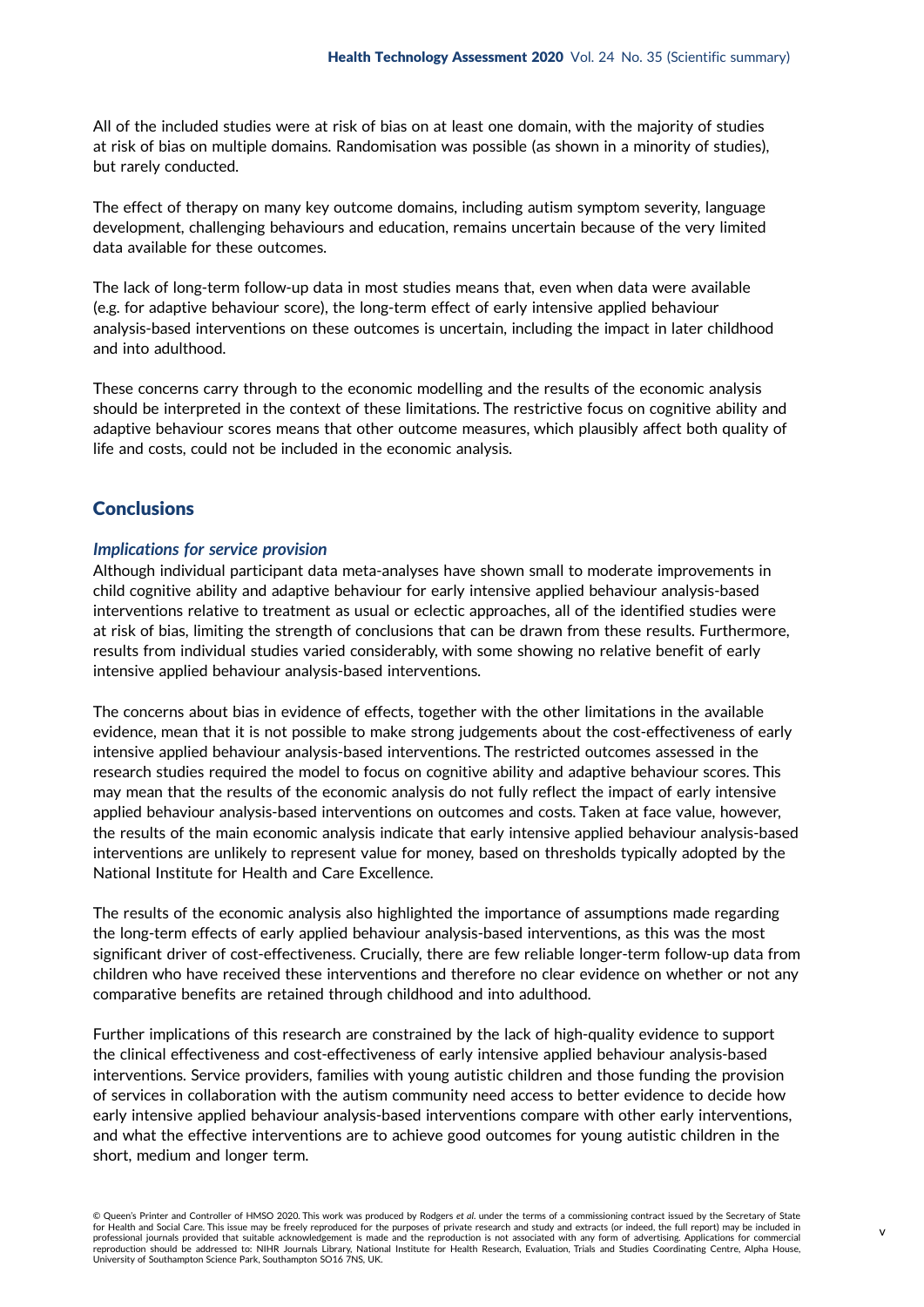#### Suggested research priorities

Researchers should consider carefully whether or not further evaluations of early intensive applied behaviour analysis-based interventions, compared with treatment as usual or eclectic approaches, are appropriate. The relative clinical effectiveness of other behavioural and developmental-social-pragmatic interventions lay outside the scope of this analysis, but many require substantially less resource to implement than early intensive applied behaviour analysis-based interventions and may represent better value. Future research should therefore focus on which interventions for young children currently have the best evidence of clinical effectiveness and cost-effectiveness, and which are worthy of further investigation.

Future studies of autism interventions should evaluate outcomes that matter most to autistic children and their families, including assessment of potential adverse effects or harms. Efforts to establish internationally agreed core outcomes and standardised measurements would be valuable, as would a priority-setting exercise involving the autism community.

A range of methodologies are likely to be required to address evidence gaps, particularly given the long-term time frames over which effects may operate. These might include intervention trials undertaken in developmental sequence, additional or structured follow-up of children recruited to existing effectiveness studies and the use of retrospective case–control analyses looking at any early intervention received.

Any future studies of comparative effectiveness should address the methodological limitations of the historical evidence base, as identified by this report. These would preferably be randomised controlled trials with prespecified outcome measures, collected by trained researchers blind to intervention received. Data should be collected on fidelity to treatment received. Data should be collected and, when possible, analysed for all randomised participants. Withdrawals should be carefully monitored, documented and reported. Preferably, independent groups who have no financial interest in, or strong views about, any of the interventions being evaluated should conduct new studies.

### Study registration

This study is registered as PROSPERO CRD42017068303.

## Funding

This project was funded by the National Institute for Health Research (NIHR) Health Technology Assessment programme and will be published in full in Health Technology Assessment; Vol. 24, No. 35. See the NIHR Journals Library website for further project information.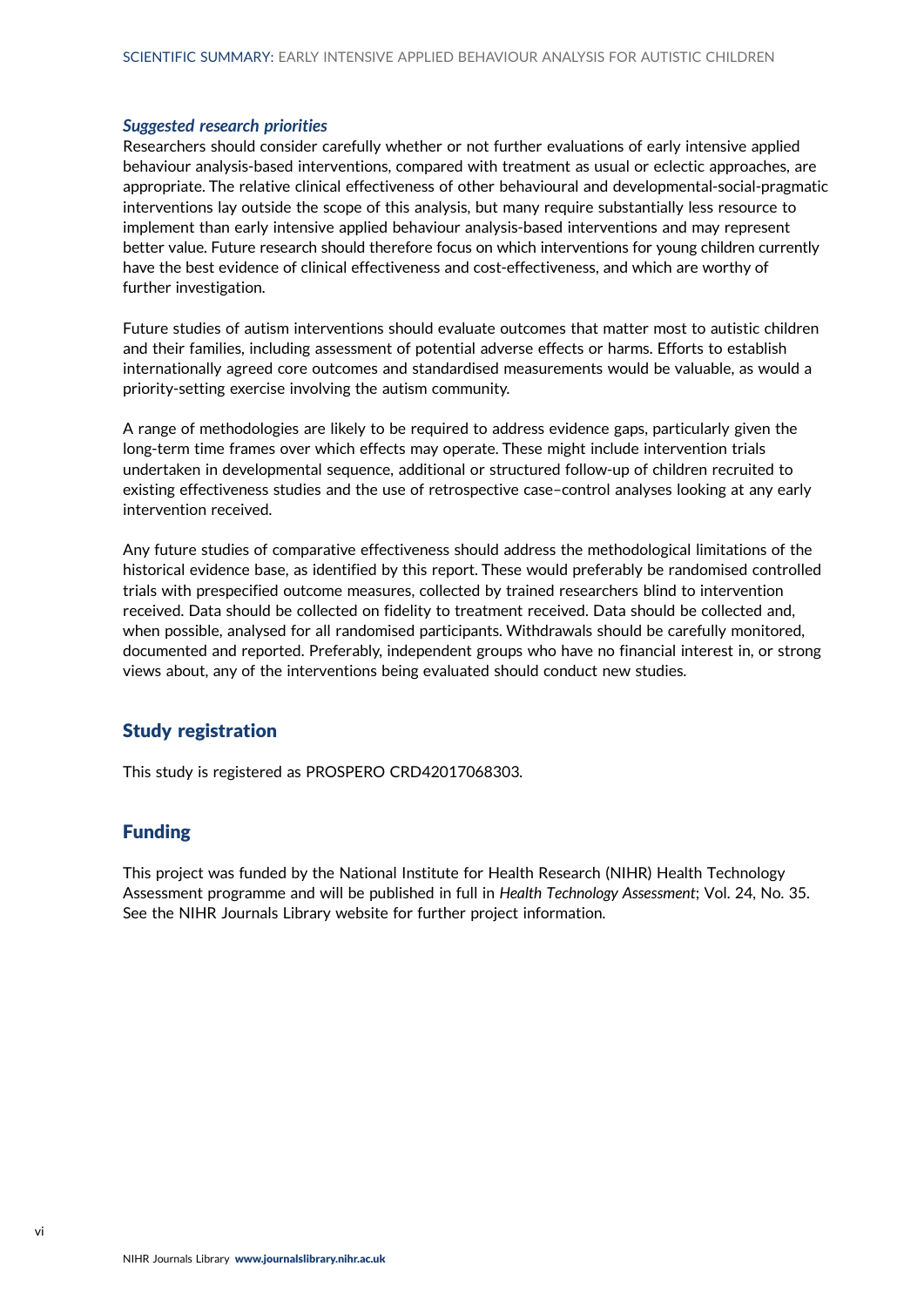## Health Technology Assessment HTA/HTA TAR

ISSN 1366-5278 (Print)

ISSN 2046-4924 (Online)

Impact factor: 3.370

Health Technology Assessment is indexed in MEDLINE, CINAHL, EMBASE, the Cochrane Library and Clarivate Analytics Science Citation Index.

This journal is a member of and subscribes to the principles of the Committee on Publication Ethics (COPE) (www.publicationethics.org/).

Editorial contact: journals.library@nihr.ac.uk

The full HTA archive is freely available to view online at www.journalslibrary.nihr.ac.uk/hta. Print-on-demand copies can be purchased from the report pages of the NIHR Journals Library website: www.journalslibrary.nihr.ac.uk

#### Criteria for inclusion in the Health Technology Assessment journal

Reports are published in Health Technology Assessment (HTA) if (1) they have resulted from work for the HTA programme, and (2) they are of a sufficiently high scientific quality as assessed by the reviewers and editors.

Reviews in Health Technology Assessment are termed 'systematic' when the account of the search appraisal and synthesis methods (to minimise biases and random errors) would, in theory, permit the replication of the review by others.

#### HTA programme

Health Technology Assessment (HTA) research is undertaken where some evidence already exists to show that a technology can be effective and this needs to be compared to the current standard intervention to see which works best. Research can evaluate any intervention used in the treatment, prevention or diagnosis of disease, provided the study outcomes lead to findings that have the potential to be of direct benefit to NHS patients. Technologies in this context mean any method used to promote health; prevent and treat disease; and improve rehabilitation or long-term care. They are not confined to new drugs and include any intervention used in the treatment, prevention or diagnosis of disease.

The journal is indexed in NHS Evidence via its abstracts included in MEDLINE and its Technology Assessment Reports inform National Institute for Health and Care Excellence (NICE) guidance. HTA research is also an important source of evidence for National Screening Committee (NSC) policy decisions.

#### This report

The research reported in this issue of the journal was funded by the HTA programme as project number 16/104/15. The contractual start date was in July 2017. The draft report began editorial review in May 2019 and was accepted for publication in December 2019. The authors have been wholly responsible for all data collection, analysis and interpretation, and for writing up their work. The HTA editors and publisher have tried to ensure the accuracy of the authors' report and would like to thank the reviewers for their constructive comments on the draft document. However, they do not accept liability for damages or losses arising from material published in this report.

This report presents independent research funded by the National Institute for Health Research (NIHR). The views and opinions expressed by authors in this publication are those of the authors and do not necessarily reflect those of the NHS, the NIHR, NETSCC, the HTA programme or the Department of Health and Social Care. If there are verbatim quotations included in this publication the views and opinions expressed by the interviewees are those of the interviewees and do not necessarily reflect those of the authors, those of the NHS, the NIHR, NETSCC, the HTA programme or the Department of Health and Social Care.

© Queen's Printer and Controller of HMSO 2020. This work was produced by Rodgers et al. under the terms of a commissioning contract issued by the Secretary of State for Health and Social Care. This issue may be freely reproduced for the purposes of private research and study and extracts (or indeed, the full report) may be included in professional journals provided that suitable acknowledgement is made and the reproduction is not associated with any form of advertising. Applications for commercial reproduction should be addressed to: NIHR Journals Library, National Institute for Health Research, Evaluation, Trials and Studies Coordinating Centre, Alpha House, University of Southampton Science Park, Southampton SO16 7NS, UK.

Published by the NIHR Journals Library (www.journalslibrary.nihr.ac.uk), produced by Prepress Projects Ltd, Perth, Scotland (www.prepress-projects.co.uk).